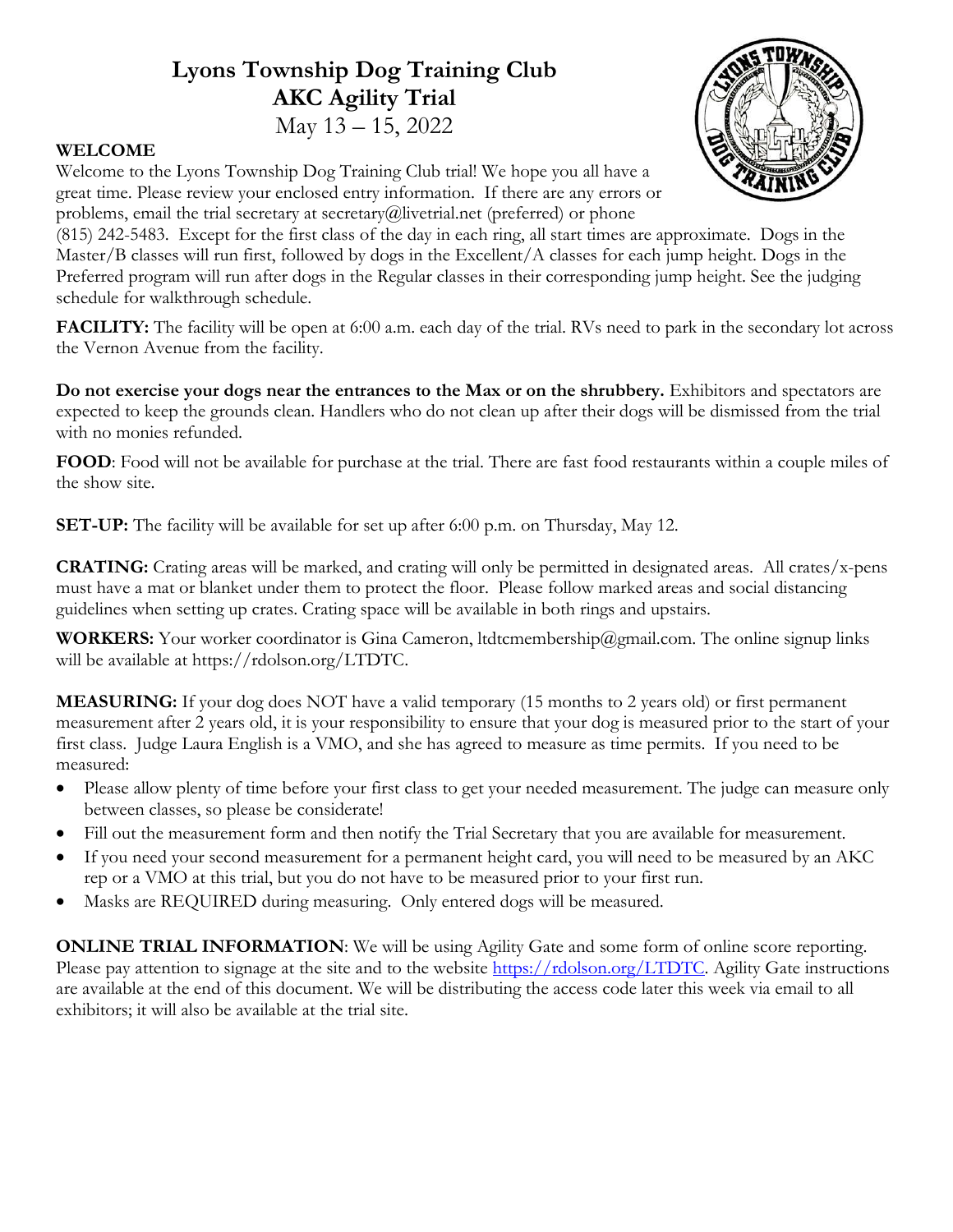### **SITE ADDRESS:**

Max McCook Athletic Center http://www.max-mccook.com/ 4750 Vernon Ave McCook, IL 60525-6002

#### **DIRECTIONS**:

*From I-294*: Exit I-294 at Ogden Avenue East. Continue East on Ogden Avenue for 2.6 miles to East Avenue. Go RIGHT (South) on East Avenue for 0.8 miles. Go LEFT (East) onto 47th Street. Go East on 47th Street for 0.8 miles to Vernon. Turn RIGHT (South) onto Vernon to MAX.

*From I-55*: Exit I-55 at IL-171 North. Continue North on IL-171 for 1.2 miles. Take the 47th Street Ramp exit and turn LEFT (West) onto 47th Street. Continue on 47th Street for 0.6 miles to Vernon. Turn LEFT (South) onto Vernon to MAX.

**HOTEL INFORMATION**: The following hotels have graciously agreed to accept guests with dogs, however we must rely on your assistance in keeping this privilege available for future events, so please keep the hotel rooms and grounds clean. As always, please verify that your chosen hotel's policy has not changed.

**Excel Inn of Bridgeview**, 9625 S. 76th Ave. Bridgeview, IL 60455. (708) 430-1818. 13 miles from MAX. Dogs 25 lbs or less in smoking rooms only

#### **Extended Stay Chicago Burr Ridge**

15 W 122nd South Frontage Rd. Burr Ridge, IL 60521. (630) 323-6630. 7 miles from MAX. \$25 per day dog charge, rooms have kitchens

#### **Red Roof Inn Chicago Willowbrook**

7325 Robert Kingery Highway (IL Rt 83) Willowbrook, IL 60521. (630) 323-8811. 6.5 miles from MAX. Dogs 80 lbs or less **Red Roof Inn Downers Grove**

1113 Butterfield Rd (IL Rt 56) Downers Grove IL 60515. (630) 963-4205. 11 miles from MAX. Small pets allowed

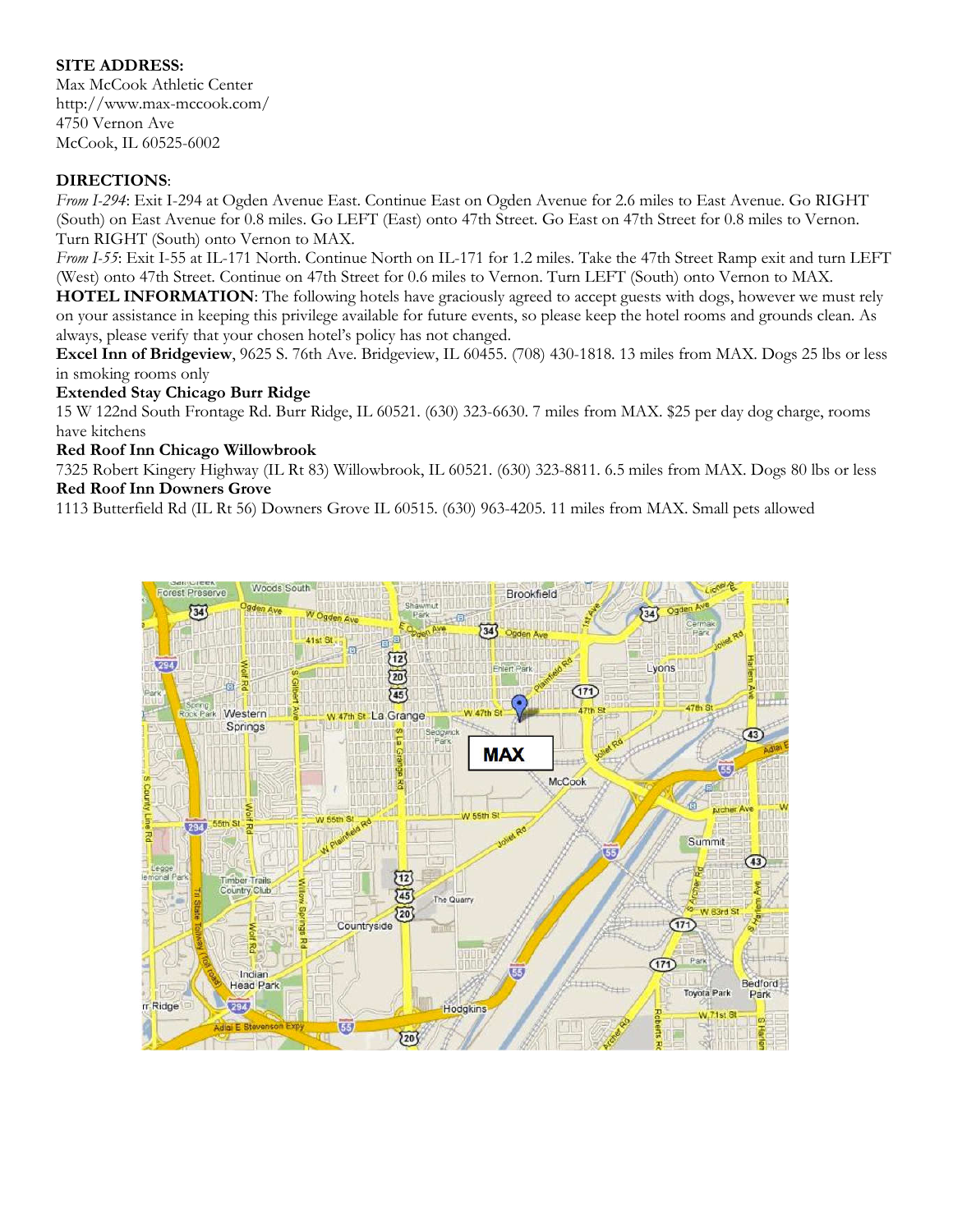## **Judging Schedule** Lyons Township Dog Training Club May 13, 2022

This is a preliminary judging schedule which is contingent upon the move-up entries that may not have been received yet.

**Check postings at the rings for which ring takes precedence.** Make any conflicts known to the gate stewards in your rings. Building opens at 6:00 a.m. each day. Master/Excellent walkthroughs will be split at the judge's discretion.

**PLEASE NOTE**: If Walk/Run not specified for a class below, all dogs in the class walk together and then run. Open and Novice FAST walk and run together.

| Friday, May 13, 2022           |                                                                                                               |
|--------------------------------|---------------------------------------------------------------------------------------------------------------|
| <b>Ring 1: Loretta Zich</b>    | Briefing 8:45 a.m. Judging begins 9:00 a.m.                                                                   |
| $T2B: 41 \text{ dogs}$         | $20" - 21$ dogs, $24" - 4$ dogs, $16" - 6$ dogs, $12" - 5$ dogs, $8" - 5$ dogs                                |
| Premier Std: 21 dogs           | $20" - 9$ dogs, $24" - 1$ dog, $16" - 6$ dogs, $12" - 3$ dogs, $8" - 2$ dogs                                  |
|                                | Walk/Run 12" - 19 dogs, 8" - 12 dogs, 4" - 1 dog                                                              |
| Master/Excellent Std: 101 dogs | Walk/Run $20" - 36$ dogs                                                                                      |
|                                | Walk/Run $24" - 8$ dogs, $16" - 25$ dogs                                                                      |
| Open Std: 16 dogs              | $24" - 1 \text{ dog}, 20" - 5 \text{ dogs}, 16" - 9 \text{ dogs}, 12" - 1 \text{ dog}$                        |
| Novice Std: 9 dogs             | $24" - 2 \text{ dogs}, 20" - 5 \text{ dogs}, 16" - 2 \text{ dogs}$                                            |
| Ring 2: Laura English          | Briefing 9:15 a.m. Judging begins 9:30 a.m.                                                                   |
| Premier JWW: 20 dogs           | $20" - 8$ dogs, $24" - 1$ dog, $16" - 5$ dogs, $12" - 4$ dogs, $8" - 2$ dogs                                  |
|                                | Walk/Run $20" - 34$ dogs                                                                                      |
| Master/Excellent JWW: 100 dogs | Walk/Run $24" - 9$ dogs, $16" - 24$ dogs                                                                      |
|                                | Walk/Run 12" - 20 dogs, 8" - 12 dogs, 4" - 1 dog                                                              |
| Open JWW: 20 dogs              | $24" - 3$ dogs, $20" - 7$ dogs, $16" - 8$ dogs, $12" - 2$ dogs                                                |
| Novice JWW: 12 dogs            | $20" - 5$ dogs, $16" - 6$ dogs, $8" - 1$ dog                                                                  |
| Master/Excellent FAST: 23 dogs | $24" - 4 \text{ dogs}, 20" - 9 \text{ dogs}, 16" - 6 \text{ dogs}, 12" - 2 \text{ dogs}, 8" - 2 \text{ dogs}$ |
| Open & Novice FAST: 24 dogs    | $24" - 3$ dogs, $20" - 10$ dogs, $16" - 6$ dogs, $12" - 3$ dogs, $8" - 2$ dogs                                |